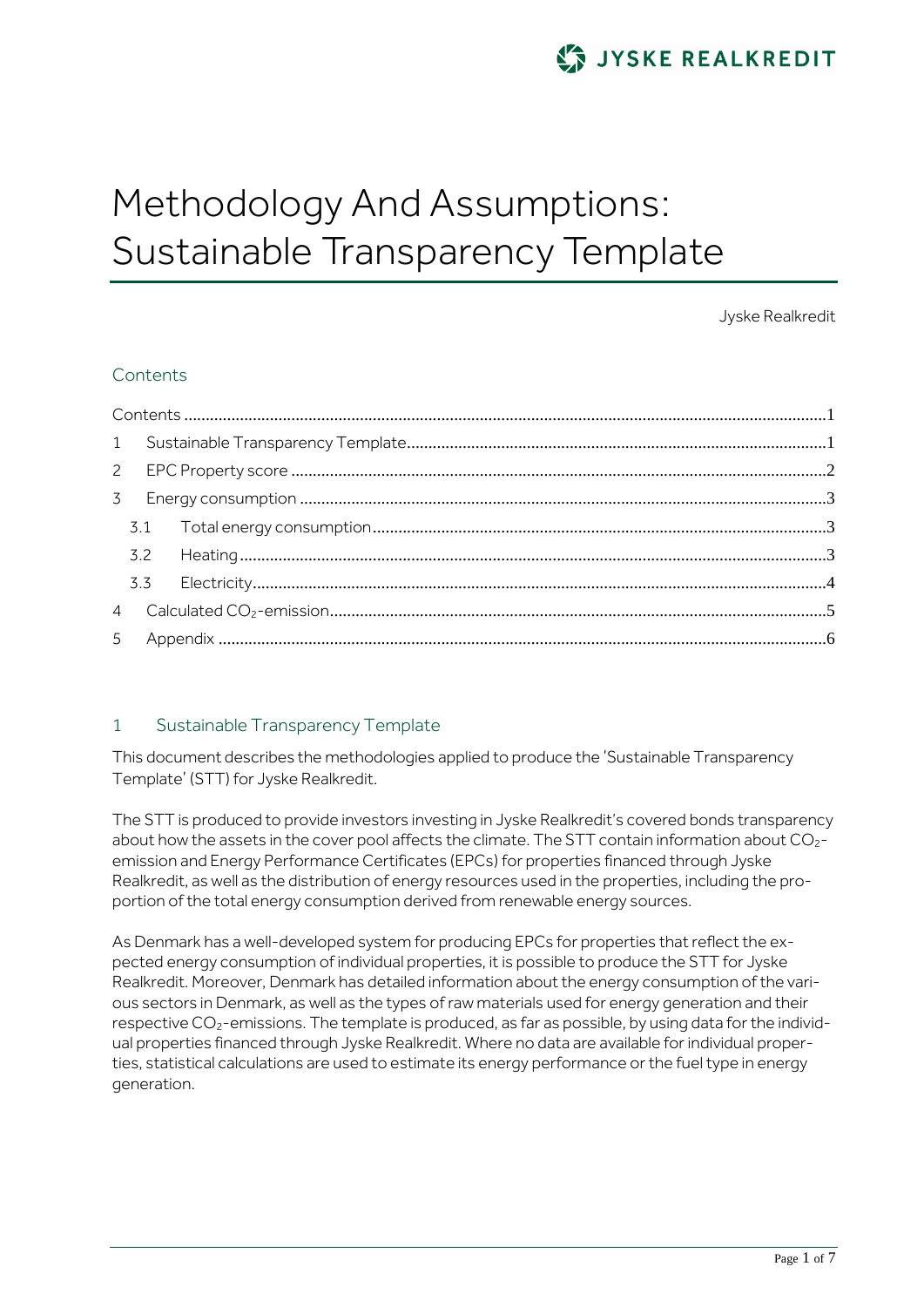

## <span id="page-1-0"></span>2 EPC Property score

The EPC score for properties in Denmark is retrieved from the Danish Energy Agency. Data are retrieved for all properties in Denmark with a valid EPC.

For properties for which Jyske Realkredit has granted loans and which have a valid EPC, this EPC is attached directly to the property.

For properties with no valid EPC, the distribution of EPCs for the total population is used to estimate energy performance. To this end, distributions have been made for all properties with a valid EPC in Denmark, based on property type, area (Copenhagen and environs, Aarhus and environs, Large provincial towns and Small provincial towns), year of construction and type of heating used to heat the property (gas, oil, district heating etc.).

As an example, the figure below shows the distribution of valid EPCs for apartment buildings in Copenhagen built in the 1891-1930 period, heated by district heating. A total of 5,034 valid EPCs match this category. Thus, a property in Jyske Realkredit's portfolio that matches this category and does not have a valid EPC will be distributed as having 0% EPC grade A, 1% EPC grade B, 19% EPC grade C, 54% EPC grade D etc.



Figure 1 Distribution of EPCs for blocks of flats in Copenhagen built between 1891 and 1930 and heated by district heating

Source: Danish Energy Agency and own calculations

For the distributions, only combinations of categories (Property type, area, year of construction of the property and source of heating) with more than 20 observations are used. For properties in Jyske Realkredit's portfolio with no valid EPC or with a combination of categories for which a distribution cannot be made, a less granular distribution is made of all properties with a valid EPC, based on property type, area and year of construction.

Approximately 61% of the properties (in terms of outstanding debt) of Jyske Realkredit's Capital Centre E have a valid EPC. About 33% are assigned an EPC value based on the distribution using property type, geographical area, year of construction and source of heating. About 2% are assigned an EPC value based on the less granular distribution, and for about 0.5%, it has not been possible to assign an EPC value. For about 4.5%, it is not relevant to assign an EPC value (manufacturing industry, warehouses, holiday homes, undeveloped plots etc.).

The Appendix provides a breakdown of the categories.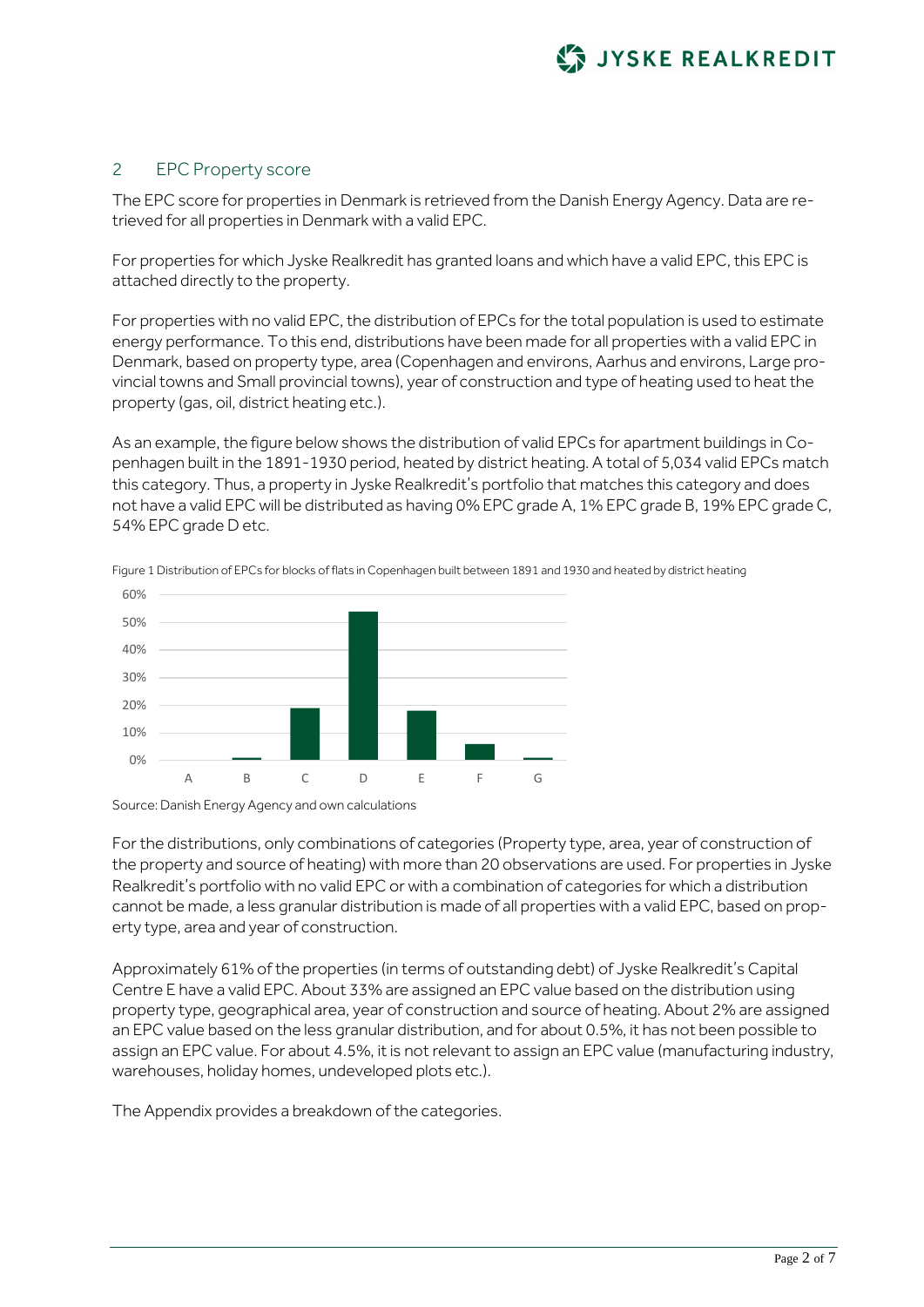

## <span id="page-2-0"></span>3 Energy consumption

The energy consumption in the Harmonised Transparency Template (HTT) is based on data for the energy consumption of the Danish household sector and the commercial sector. The tables are produced to illustrate the energy generation composition for Jyske Realkredit's portfolio.

Information about Denmark's energy consumption and production is published by the Danish Energy Agency in an annual report. In this report, the energy consumption is distributed between the various sectors using the energy and for the types of raw materials used in the various sectors.

Jyske Realkredit primarily provide loans for properties whose main purpose is residential use or to serve as premises for retail shops or offices. For these properties the primary energy consumption of the owner depends on the energy condition of the building. The distribution of the energy consumption in the STT is based on the energy consumption from these buildings. Loans for commercial properties where most of the energy consumption is used for production, for instance in manufacturing or agriculture, are excluded in the distribution and displayed by the template in a separate field. Similarly, properties with no energy consumption (primarily undeveloped plots) and installations for renewable energy generation (such as wind turbines) are displayed in separate fields. Other sectors are broken down as follows:

- 1. Properties for residential use: single-family homes and apartment buildings
- 2. Properties for commercial (non-residential) use: retail, private service and public services

The distributions of energy consumption are based not on information about individual properties, but information about the sectors specified above. The greatest geographical difference in energy production in Denmark is that in large Danish cities, a large portion of the energy production takes place at large CHP plants, while heat generation, in particular, outside large towns and cities takes place at small, decentralised heating plants and CHP plants. Allowance is made for this difference in energy generation when the energy consumption is distributed between owner-occupied dwellings and apartment buildings. Most apartment buildings are located in areas in which energy is produced at large CHP plants, while most single-family homes are located in areas where heat is generated at decentralised plants. Thus, the distribution will vary between Jyske Realkredit's cover pools, depending on the portfolio allocation of the individual cover pool. Energy consumption statements are updated annually. Therefore, quarterly changes in the energy consumption distribution are due solely to portfolio allocation changes.

#### <span id="page-2-1"></span>3.1 Total energy consumption

This table illustrates the energy consumption distribution between heating and electricity for Danish sectors. The statement is produced exclusively based on figures provided by the Danish Energy Agency and is thus not affected by the loan composition of the capital centre. The statement has been produced to provide an overview of the relationship between energy consumption for heating and electricity in Denmark.

#### <span id="page-2-2"></span>3.2 Heating

The table Heating is produced based on the statement of the type of energy used for heating properties in various sectors.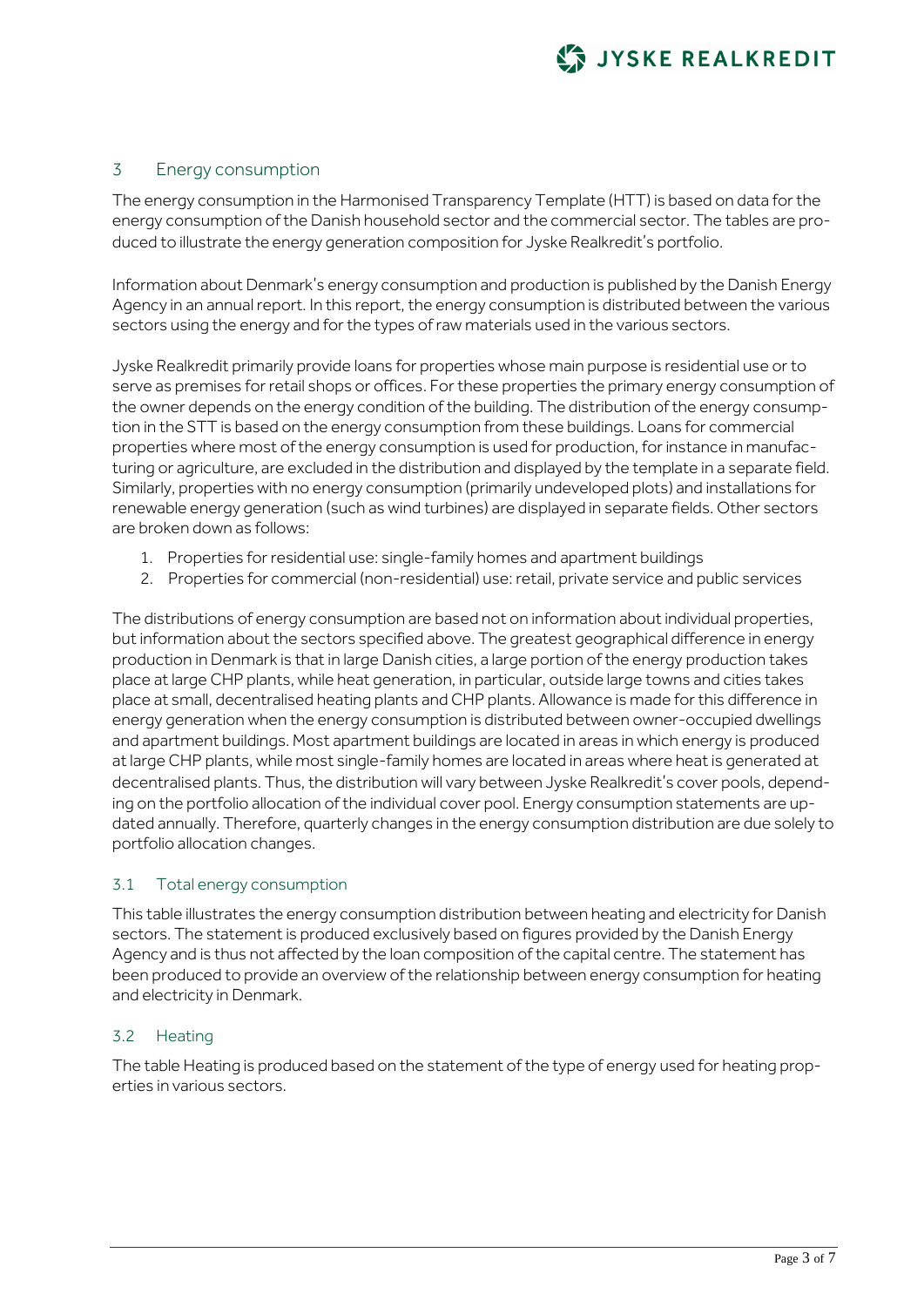

The table showing the distribution of energy sources for heat production is produced based on the Danish Energy Agency's annual energy consumption report. In this report, the total heat consumption is calculated based on the source of energy used to generate the heat, for instance oil, coal, district heating and electricity. If the energy type is not directly attributable to a direct energy source, e.g. electricity and district heating, a further breakdown is made of the energy input for generation. The secondary generation is based on inputs in energy generation for all of Denmark.

The table below provides an example of how the energy consumption distribution has been produced for single-family homes.

|                          | Total       | Production  | Production       |         | Total        |
|--------------------------|-------------|-------------|------------------|---------|--------------|
|                          | consumption | electricity | district heating | Sum     | Distribution |
| Oil                      | 7,817       | 53          | 352              | 8,222   | 6.9%         |
| Natural gas              | 21,575      | 357         | 6,419            | 28,351  | 23.9%        |
| Coal                     | 0           | 1,463       | 6,365            | 7,828   | 6.6%         |
| Waste not bio degradable | 0           | 117         | 3,191            | 3,308   | 2.8%         |
| Renewable energy         | 49,642      | 3.047       | 18,040           | 70,730  | 59.6%        |
| Electricity              | 5,037       |             |                  |         |              |
| District heating         | 34,368      |             |                  |         |              |
| Other                    | 190         |             |                  | 190     | 0.2%         |
| Total                    | 118,629     | 5,037       | 34,368           | 118,629 | 100.0%       |

Table 1 Heat consumption for single-family homes (TJ) in Denmark in 2016

Source: Danish Energy Agency and own calculations

Thus, 59.6 % of the energy used for heating single-family homes in Denmark comes from renewable energy sources. This figure varies from sector to sector, depending on the energy composition.

Similar tables are created for other sectors, and the tables of the various sectors are weighted together, based on the share of total lending accounted for by the individual sector in the cover pool.

## <span id="page-3-0"></span>3.3 Electricity

Total energy consumption for electricity is produced in the same manner as the heat consumption distribution above, based on the Danish Energy Agency's annually published data. The distribution of raw material inputs for electricity generation, like for heat generation, is estimated based on inputs for the total electricity generation in Denmark.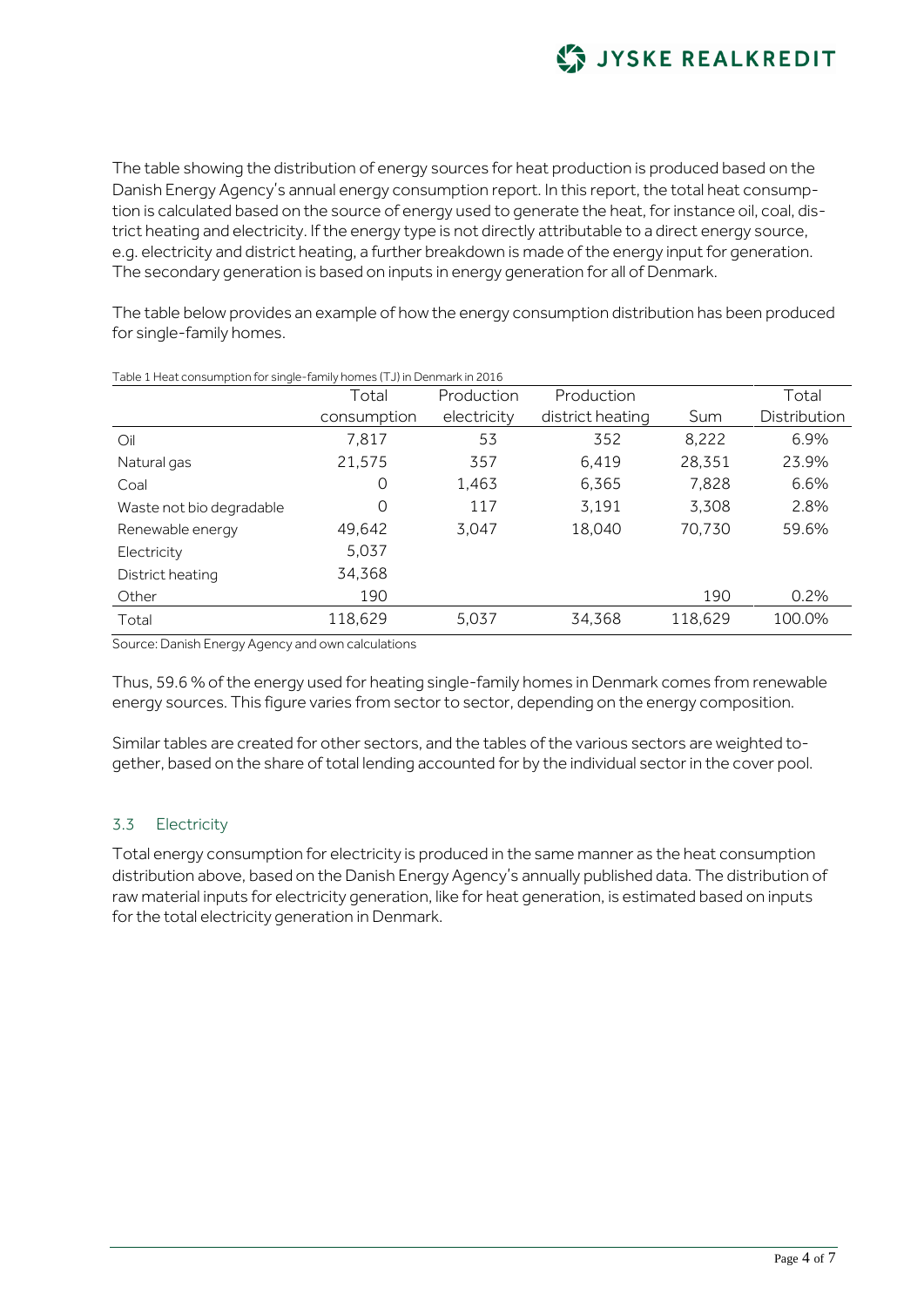

#### <span id="page-4-0"></span>4 Calculated CO<sub>2</sub>-emission

Emissions of greenhouse gasses from production of electricity and heat in almost entirely  $CO<sub>2</sub>$ . In the STT we therefor only calculate  $CO<sub>2</sub>$ -emissions and not emissions from other greenhouse gasses.

In order to calculate the  $CO<sub>2</sub>$ -emissions for properties the model use the following five variables: EPC-score, Property type, Heating source, Heated  $m^2$  and  $CO_2$ -emission factors. The EPC-scores and CO<sub>2</sub>-emission factors are published by the Danish Energy Agency, while property type, heating source and heated  $m^2$  are based on data from the IT and Development Agency of the Danish Ministry of Taxation. For properties without a valid EPC the model uses the estimated EPC-score explained in [section 2.](#page-1-0)

The energy consumption for heating depends on the energy consumption of the property (measured by EPC) and heated m<sup>2</sup>. The model calculates the property's energy consumption as an average of the minimum and maximum consumption for a given EPC-score<sup>1</sup> . The Danish Energy Agency publish  $CO<sub>2</sub>$ -emissions factors for each heating source<sup>2</sup> and by combing these factors with the calculated energy consumption, the model estimates a property's yearly CO<sub>2</sub>-emission.

Example: CO<sub>2</sub>-emission for a single family house, 150 m<sup>2</sup>, EPC-score B and natural gas for heating:

*Calculated energy consumption: (90 + 2700/150) \* 150 = 16.200 kWh/year*

*CO2-emission: 16.200 kWh/year \* 0,204 kg CO2/kWh = 3.305 kg CO2/year*

The calculations are based on a property's net energy consumption. The model only includes the part of a property's energy consumptions, which ensures a standard temperature inside the property. The Danish Energy Agency decides the standard temperatures<sup>3</sup>. The model does not take into account what temperature individual households sets, as well as it does not include energy consumption used for appliances.

 $CO<sub>2</sub>$ -emissions are calculated for all properties financed in Jyske Realkredit. The  $CO<sub>2</sub>$ -emissions do not depend on the loan size or loan to value.

For holiday houses there only exist few EPC since holiday house owners are not obligated to show a valid energy performance certificate when selling the house. When calculating the CO<sub>2</sub>-emission for holiday houses the model use average numbers produced by the Danish Energy Agency and Statens Byg-geforskningsinstitut<sup>4</sup>. In order to estimate  $CO<sub>2</sub>$ -emission the model use average numbers for energy consumption used to heating and size. The majority of holiday houses have electricity as heating source.

1

<sup>1</sup> <https://sparenergi.dk/forbruger/boligen/energimaerkning-boliger/huse>

<sup>2</sup> [http://www.hbemo.dk/haandbog-for-energikonsulenter-hb2019-gaeldende/bilag-4-energimaerkning-af-eksisterende](http://www.hbemo.dk/haandbog-for-energikonsulenter-hb2019-gaeldende/bilag-4-energimaerkning-af-eksisterende-bygninger/vejledende-tekniske-bilag-og-tabeller/braendsel/braendvaerdier-og-co2-emissionsfaktorer)[bygninger/vejledende-tekniske-bilag-og-tabeller/braendsel/braendvaerdier-og-co2-emissionsfaktorer](http://www.hbemo.dk/haandbog-for-energikonsulenter-hb2019-gaeldende/bilag-4-energimaerkning-af-eksisterende-bygninger/vejledende-tekniske-bilag-og-tabeller/braendsel/braendvaerdier-og-co2-emissionsfaktorer)

<sup>3</sup> <http://www.hbemo.dk/haandbogen>

<sup>4</sup> <https://sparenergi.dk/forbruger/boligen/sommerhus/skal-du-koebe-sommerhus>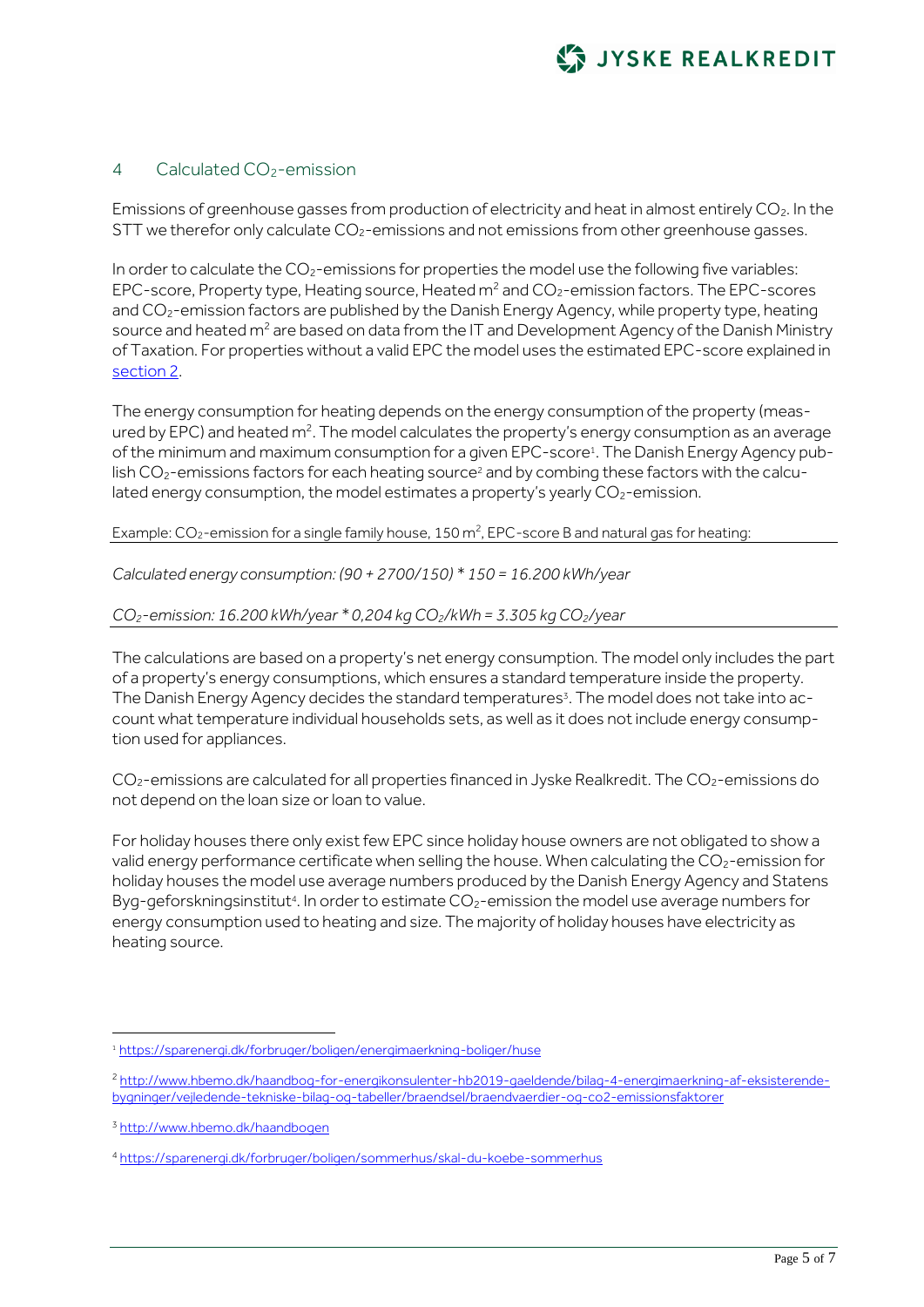

### <span id="page-5-0"></span>5 Appendix

Information about energy consumption is available at the Danish Energy Agency's website – ens.dk.

In the distribution of EPCs for properties in Jyske Realkredit's portfolio without a valid EPC, the following categories are used:

| Property type         | Area                    | Construction year | Heat source      |
|-----------------------|-------------------------|-------------------|------------------|
| Single-family homes   | København/Frederiksberg | $-1890$           | District heating |
| Townhouse             | Aarhus                  | 1891-1930         | Electric heating |
| Appartments           | Large cities            | 1931-1950         | Natural gas      |
| Production            | Smal cities/towns       | 1951-1960         | Oil              |
| Office                |                         | 1961-1972         | Coal             |
| Properties for social |                         |                   |                  |
| purposes              |                         | 1973-1978         | <b>Biofuel</b>   |
| Holiday houses        |                         | 1979-1998         |                  |
|                       |                         | 1999-2006         |                  |
|                       |                         | 2007-2010         |                  |
|                       |                         | $2011 -$          |                  |

## For questions and comments please contact

Christian Bech-Ravn Head of Rating & IR cbr@jyskerealkredit.dk +45 89 89 92 25

Michael Mølskov Jarlstrup Analyst mmj@jyskerealkredit.dk +45 89 89 92 26